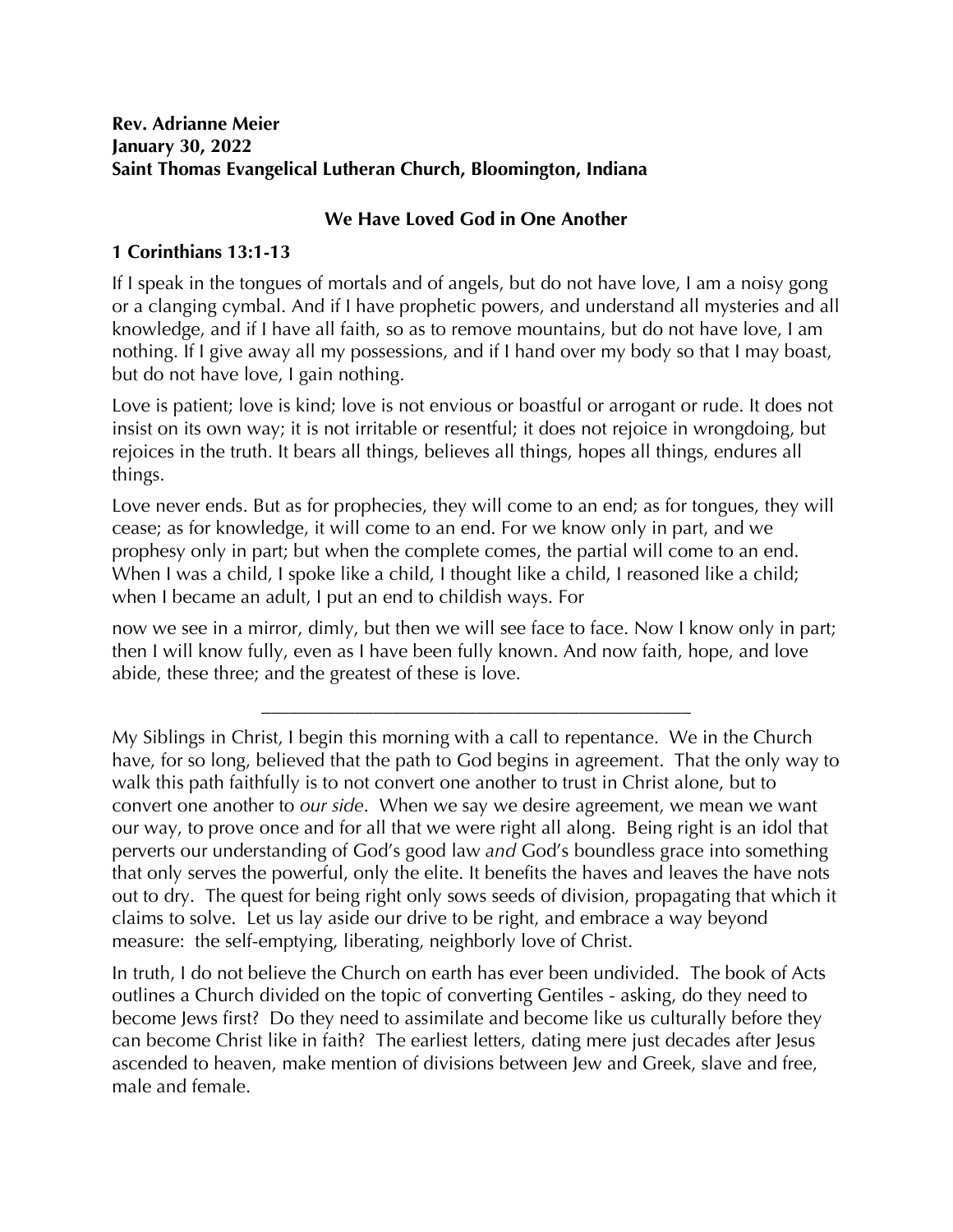As our theology and understanding deepened, and as our urgency to get it right for posterity's sake also grew, so, too, did division. That's what we see in Corinth: should women preach? what should the Lord's Supper look like? is speaking in tongues evidence of God's favor? If only that were the end of the Church's division. But we know the Church is "... by schisms rent asunder, by heresies distressed." We know reform and counter reform. And today, divisions continue, largely along fault lines that mirror civic divisions, which we debate as if we running for the highest office in the land, trying convince an imaginary viewership of millions, that we, alone, are right and righteous.

In the face of division, our demand for agreement has perverted God's gifts of Law and Gospel. Pause for a second to remind ourselves that the Law is what shows us the need for God's grace and that which protects our neighbor and creation from our sin; and the Gospel is the good news that sets us free. When we demand agreement, the Law becomes assimilation. It looks not to Christ as its ideal, but to some earthly standard. For millennia, the church asked us to be straight and binary. It demanded agreement to this ideal not on the basis of Christ, but on the basis of unexamined beliefs about human sexuality. The idol of agreement perverts grace in the same way, reducing it to a wishywashy "God loves you just the way you are." And I do believe that God loves you, and requires nothing of you but faith, which is its own generously given gift. But "God loves you just the way you are" has enabled a multitude of sins. It is a cheap grace which gives more power to the powerful, and leaves the oppressed out. It is a recipe to justify collateral damage. If you are queer, the trouble with "God loves you just the way you are," is that it implies that your queerness was part of the chasm that kept you from God, a lie that feeds the powerful who thrive on opposition to retain their strength. And as long as we swallow that pill for the sake of agreement, the Church will be poorer for it. God loves your queerness.

We know that power uses division to fortify power. When fast food workers ask for a living wage, power looks around for someone who currently makes that wage, EMTs, say, whose families are barely scraping by, and power says, "Debate!" Which, too often, is power's fancy word for fight. The powerful may claim that we're trying to find agreement on the issue, but all that has happened is that the chasm between us has grown.

I am not saying that we abandon agreement, nor that we legitimize every claim as true to save us from disagreement. What I am saying is that, in the face of division there is still a more excellent way—a way beyond measure. To a community every bit as divided as the capital-C Church is today, St. Paul gives them love. When you want to know what is right; when you want to understand the law; when you need to know grace: then, love.

This way holds true today: I can be woke, but if I do not have love, I am a noisy gong or a clanging symbol. If I wish to make people understand what I know, but I do it in order to be right or righteous in the eyes of those who agree with me, I will convince no one. Put another way, I can be moral, but if I do not have love, I am nothing. I can be blameless so as to boast, but if I do not have love, I gain nothing

Love is the lens by which we understand one another. Love is the lens by which we see the law not as a pathway to God that we ourselves can walk, but as a way of protecting